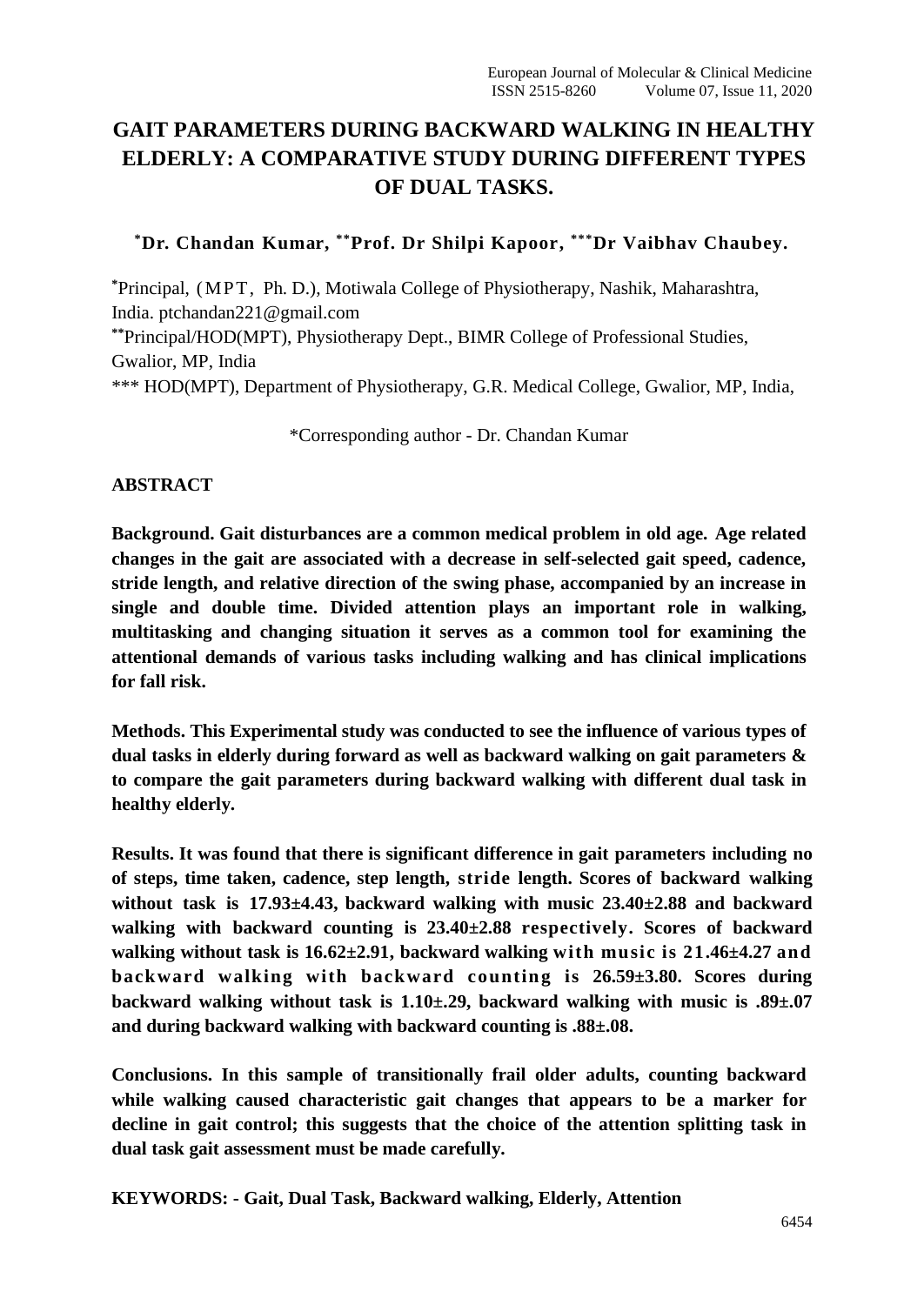## **INTRODUCTION**

The incredible increase in life expectancy may be termed as one of the greatest triumphs of human civilization. But it has posed one of the toughest challenges to be met by modern society. Population ageing is a worldwide phenomenon, and India is no exception to the rule<sup>1</sup>. The population of the aged is on the increase world over as never before and holds a serious social and economic implication. India is a "mature" community and with the population of age range of 60 years and above increasing steadily, by the turn of the century it will become an ageing society<sup>2</sup>.

In India, it is estimated that the elderly in the age group 60 and above is expected to increase from 71 million in 2001 to 179 million in 2031 and in the case of those 70 years and older, the projected increase is from 27 million in 2001 to 132 million in 2051  $3$ . India has thus acquired the label of an ageing nation with 7.7% of its population being more than 60 years old  $4$ . Census report in 2005 indicated that the Indian population has approximately tripled during the last 50 years, but the elderly population have increased more than fourfold <sup>1</sup>. The trend clearly reveals that ageing has become a major social challenge and vast resources will be required towards support, care and treatment of the older persons<sup>2</sup>.

The term "old" is always related to physical incapacity, biological deterioration and disabilities and psychological failures<sup>1</sup>. With advancing age, structural and functional deterioration occurs in most physiological systems, even in the absence of discernable disease<sup>5</sup>.

These age-related physiological changes affect a broad range of tissues, organ systems, and functions, which, cumulatively, can impact activities of daily living (ADL) and the preservation of physical independence in older adults. Declination in maximal aerobic capacity (VO2max) and skeletal muscle performance with advancing age are two examples of physiological aging <sup>6</sup>. Advancing age is associated with declines in physical activity volume and intensity. Elderly in India mainly faces three handicaps relating to hearing, vision and mobility<sup>7</sup>.

Mobility is further restricted by the fear of falling  $8$ . Mobility is defined as the ability to walk safely and independently in one's environment and is critical in maintaining independence in activities of daily living and preserving social relationships and ensuring quality of life.

Mobility is fundamental to active ageing and is intimately linked to health, status and quality of life. Physical activity relates to activities which require a measurable degree of physical exertion such as walking, lifting, standing and bending. A large proportion of falls in the elderly occurs while walking.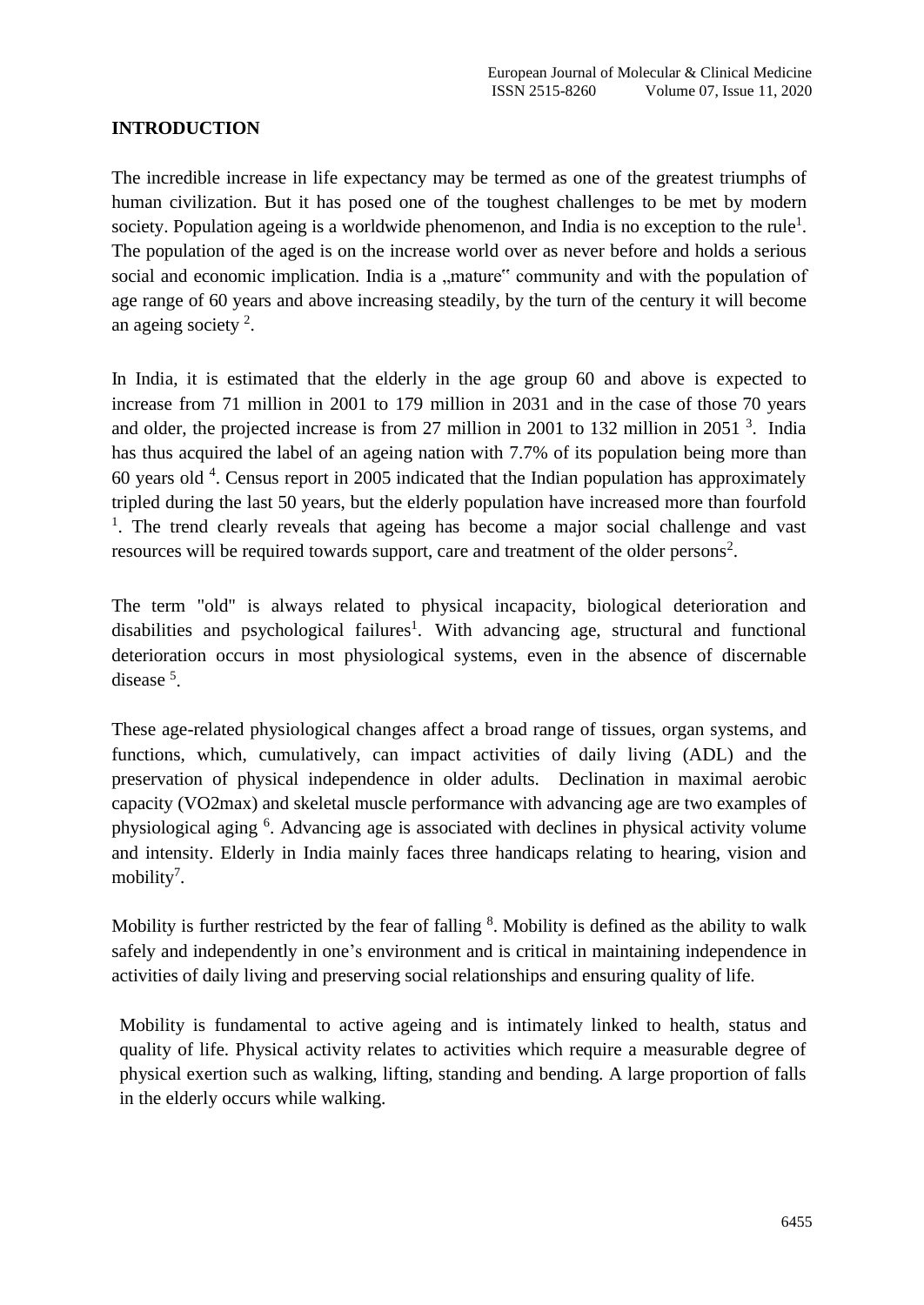Walking is an important aspect of independent functioning needed for many activities of daily living and community participation <sup>9</sup>. As a person ages his/her walking performance starts to decline and it gradually slows down<sup>10</sup>. According to Bohannon RW, the manner of walking of a person, whose normal speed is about 2.5 to 3 mph, is defined as normal gait  $^{11}$ .

Gait disturbances are a common medical problem in old age. Age related changes in the gait are associated with a decrease in self-selected gait speed, cadence, stride length, & relative direction of the swing phase, accompanied by an increase in single & double time<sup>12</sup>.

According to Ashton Miller in 2005 spontaneous walking speed normally decreases by about 1% per year from age 60 onwards<sup>13</sup>. L. Alolk, N. Vanicek in their study in 2012 stated that older adults display reduced Musculo-skeletal functions resulting from physiological and neuromuscular changes<sup>12</sup>. These age-related modifications contribute to reduced muscle strength and lower limb joint range of motion (ROM). Consequently, older adults display an increased stance phase and a shorter step/stride length, resulting in reduced speeds, compared to younger adults.

Along with physical decline, decline in cognitive function is a hallmark of ageing and is predictive of mortality Cognitive functions refer to an individual's perception, memory, thinking, reasoning and awareness  $14$ . The aged are more likely to be victims of poor mental health, which arises from senility, neurosis and extent of life satisfaction  $15$ . It is estimated that 20% people of age 55 years or older experience some type of mental health concern. Poor mental health produces severe debilitating impairments of memory, attention and other cognitive functioning. With ageing, structural changes of the brain occurs, especially in the prefrontal areas (regions that have been associated with the executive function and attentional systems)<sup>16.</sup>

According to Perry and Hodges Attention may be defined as a primary cognitive process that improves the treatment of information  $17$ . It is limited for any individual and that performing any task requires a given portion of capacity. Thus, if two tasks are performed together and they require more than the total capacity, the performance on either or both deteriorates<sup>18</sup>.

Attention can be classified into separate functions, including focused or selective sustained, divided & alternating, although these distinctions are somewhat artificial. Divided attention refers to the ability to carry out more than one task at a time and alternating attention refers to the rapid shifting of attention from one task to another.

Divided attention plays an important role in walking, multitasking and changing situation it serves as a common tool for examining the attentional demands of various tasks including walking and has clinical implications for fall risk  $19$ . Therefore, it is not surprising that elderly subject may show difficulties in dual tasking. The attentional demand in gait has been interpreted as an involvement of the cortical level in gait control.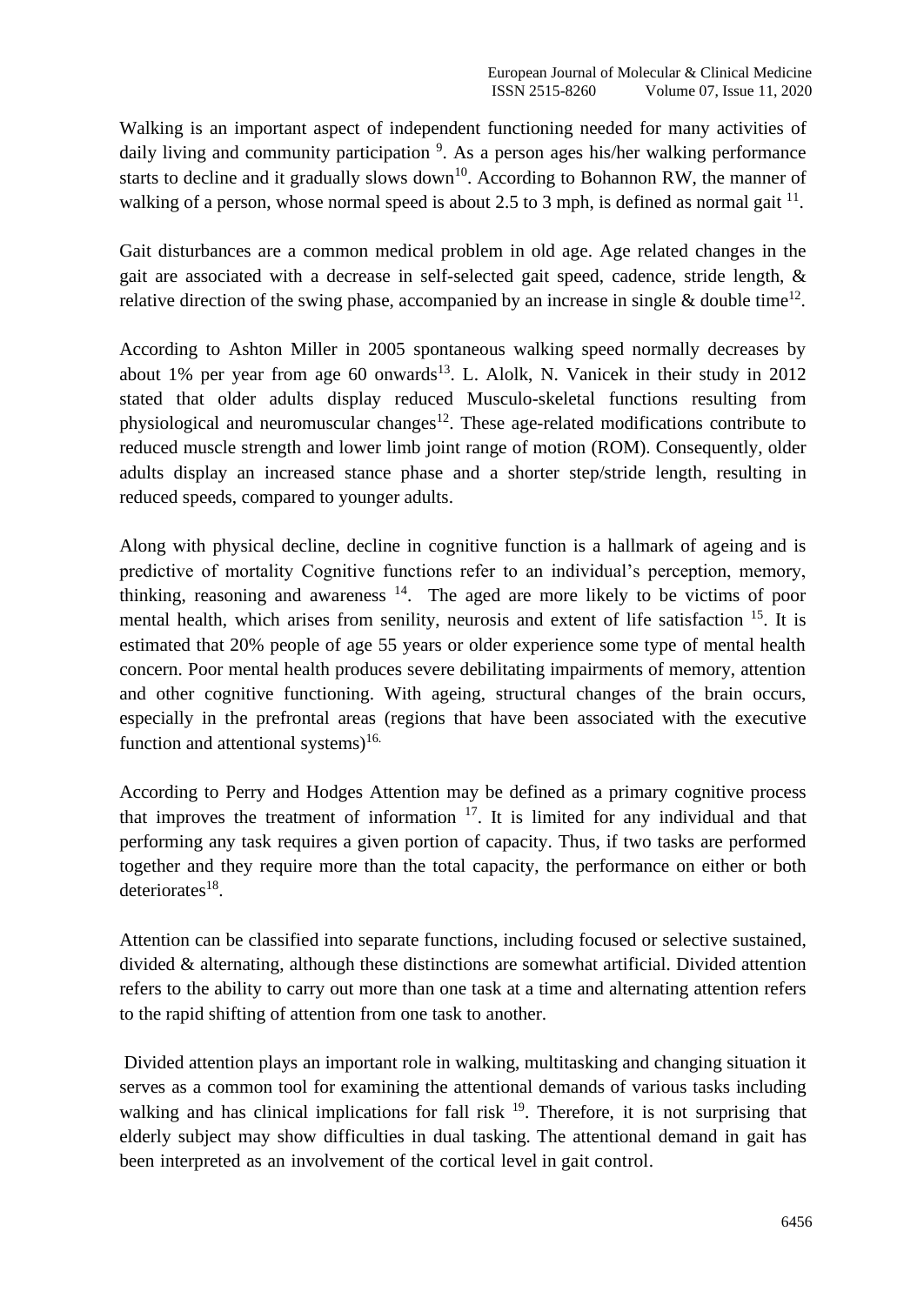According to with advancing age, it is assumed that as the sensory motor information declines, the control of gait becomes more difficult for older adults and, therefore requires more attention to avoid gait unsteadiness <sup>20,21</sup>. Dual task methods are frequently used to test the relationship between gait and attention.<sup>22</sup>

According to Woollacott M Shumway-cook in 2002, Dual-task related gait changes are usually interpreted as interference caused by competing demands for limited attentional resources 23 .

Dual task related gait changes have been reported to be strongly associated with the risk of falling in older adults <sup>24,25</sup>. A study done by Olivier Beauchet on dual task related gait changes in transitionally frail older adults in 2005, concluded that counting backward while walking caused characteristic gait changes that appear to be a marker for decline in gait control, this suggests that the choice of the attention splitting task in dual task gait assessment must be made carefully  $26$ .

Lesley. A. Brown and Natalie de Bruin et al did a study in 2009 in which they proved that gait parameters associated with PD are exacerbated in the presence of concurrent music, an effect that is further exaggerated by the addition of a cognitive task<sup>27</sup>.

Backward walking is a recently emerging exercise that enhances the balance and muscle strength of the lower limbs. BW provides a stronger Musculo-skeletal system and cardiovascular function<sup>28</sup>. Learning correctly how to walk backwards has been recommended to improve the movement components required for walking forward.BW, therefore, has been promote as a treatment strategy to improve gait  $29$ .

Although a number of studies have been done to see the influence of various types of dual tasks in adults and elderly during forward as well as backward walking on gait parameters, but no study has been done on comparing various dual tasks during Backward walking so as to see which type of dual task possess more attentional demands on elderly.

## **AIMS AND OBJECTIVES**

To compare the gait parameters during backward walking with different dual task in healthy elderly.

## **RESEARCH QUESTION**

Whether there is any comparison in gait parameters during backward walking among different dual task in healthy elderly?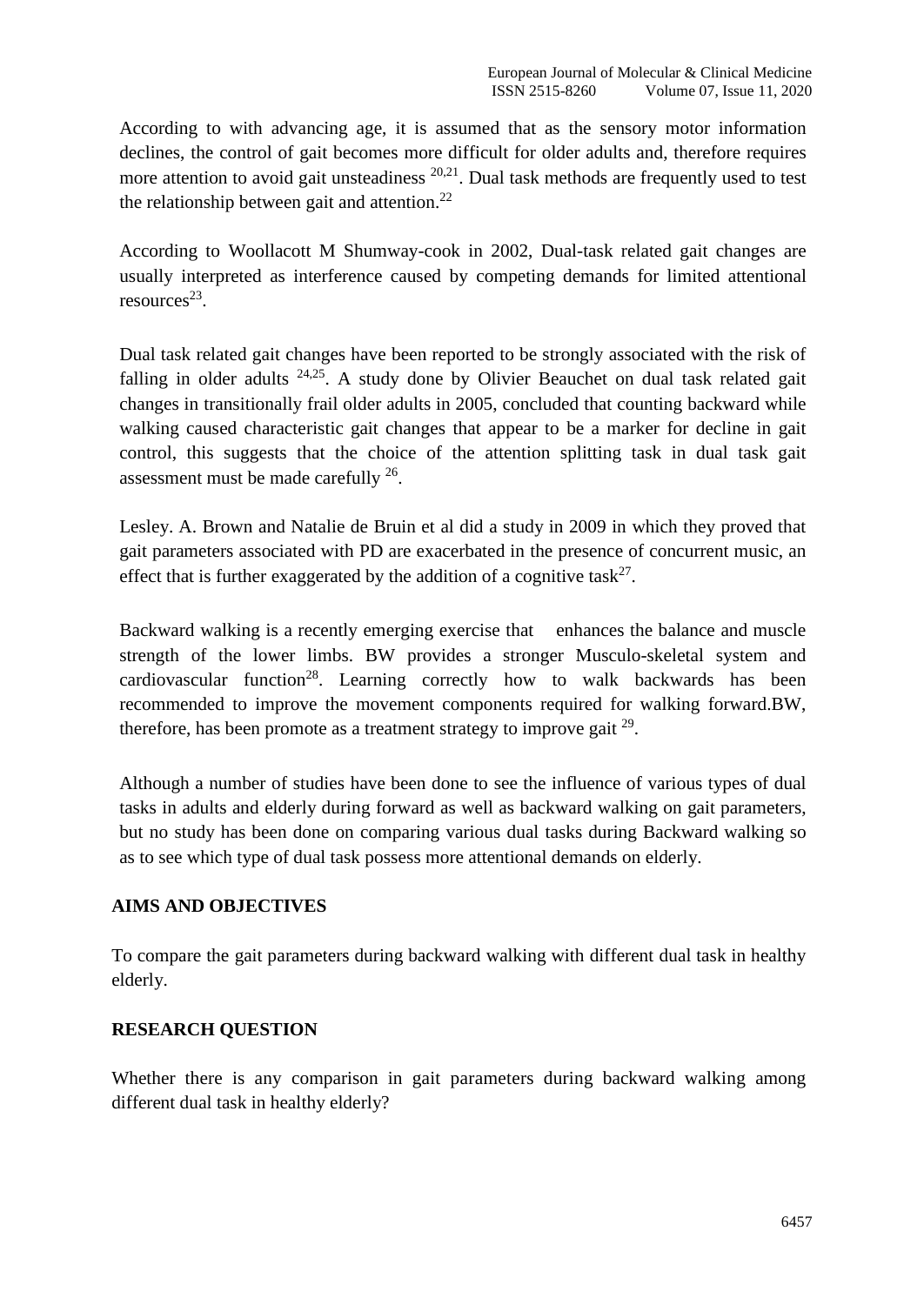### **EXPERIMENTAL QUESTION**

There is significant difference in gait parameter during backward walking among different dual task in healthy elderly

#### **NULL HYPOTHESIS**

There is no significant difference in gait parameters during backward walking among different dual task in healthy elderly.

### **ALTERNATIVE HYPOTHESIS**

There is significant difference in gait parameters during backward walking among different dual task in healthy elderly.

#### **PURPOSE OF THE STUDY**

To find out the comparison of gait parameters among different dual task.

### **NEED OF THE STUDY**

Backward walking is a recently emerging exercise that enhances the balance and muscle strength of the lower limbs. It provides a stronger musculoskeletal system and cardio vascular function. In recent year there has been a growing interest in the use of backward walking and running for training and rehabilitation purpose.

A lot of researches have proved that gait parameters are affected in elderly during backward walking and dual task. Since the ability to walk backward is crucial element of mobility function and might be related to greater risk for fall.

Research finding indicate that these activities are characterized by a lower peak vertical ground reaction force than are forward walking. The loading phase of the gait cycle in backward location involves a concentric contraction of the knee mechanism rather than the more stressful eccentric contraction typical of forward locomotion.

The need of the study to explore the effect of incorporating gradations in backward walking (by adding music or dual tasks) to make backward walking from less demanding task to more demanding task.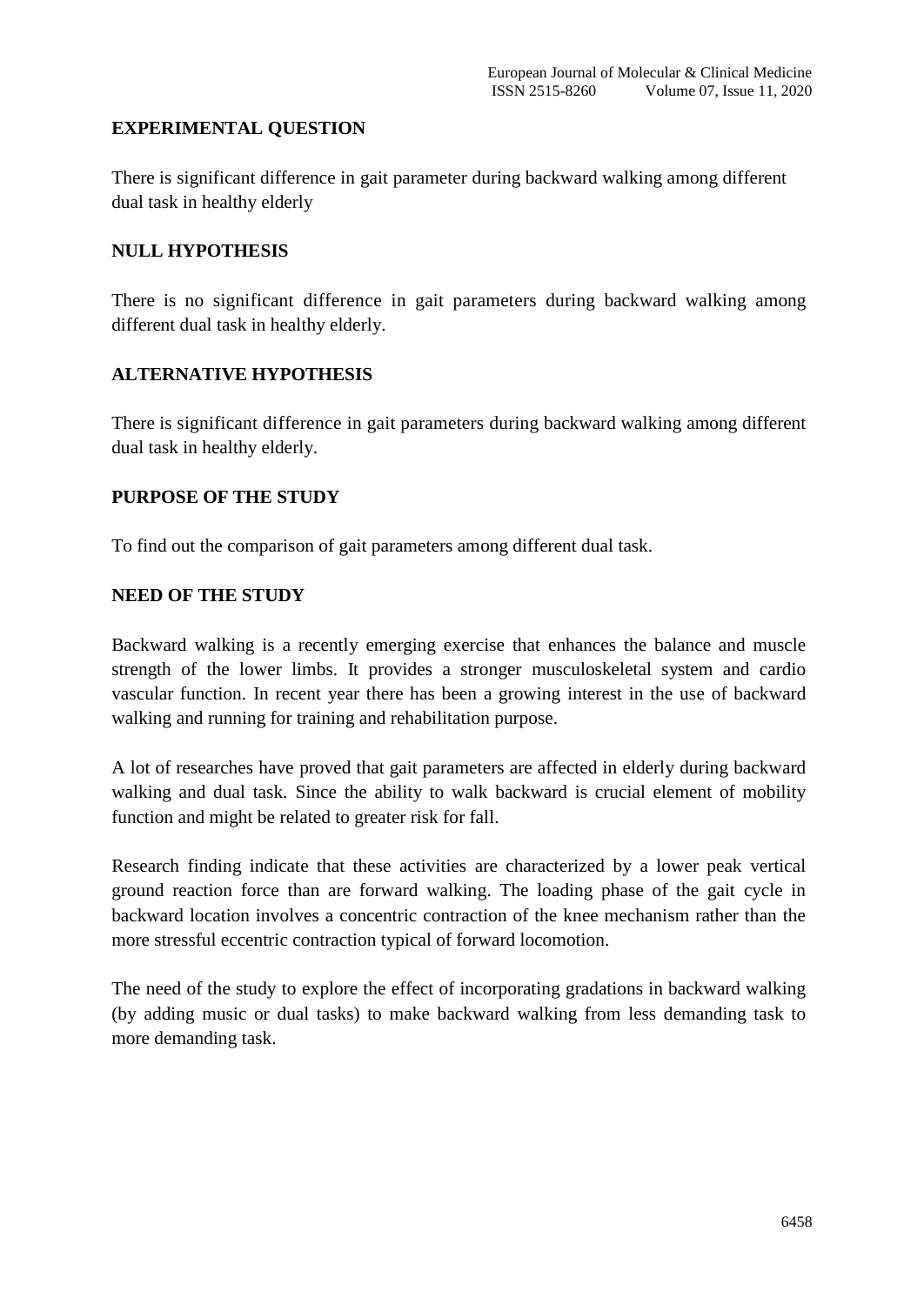#### **METHODOLOGY**

#### **SAMPLE SIZE**

In this study, 30 subjects were selected and were instructed to do a backward walk with different dual tasks.

#### **SOURCE OF SUBJECT**

Senior citizen visited to department of Physiotherapy, Sharda hospital, society of Greater Noida, senior citizen society of Noida [ex-servicemen] & senior citizen society of Ghaziabad.

#### **INCLUSION CRITERIA.**

- $\Box$  Age range 60 and above 60 years old.
- $\Box$  Able to walk continuously for 10 meters independently without walking aid.
- □ Able to follow one step commands.
- □ MMSE should be greater or equal to 24.

#### **EXCLUSION CRITERIA**

- Any neurological, musculoskeletal and cardiopulmonary diagnosis.
- $\Box$  Significant visual and auditory impairments.
- $\Box$  Recent history of loss of consciousness or hip or knee surgery
- □ Color blindness
- □ Fracture of lower limb deformity
- Amputation of lower limb.
- **MMSE** less than 24.

#### **STUDY DESIGN** - Experimental Study

#### **SAMPLING TECHNIQUE** -Sample of convenience

#### **DURATION OF STUDY** - 1-year duration

#### **INSTRUMENTATION/EQUIPMENTS/TOOLS**

- **Projector**
- Laptop

#### **MATERIALS REQUIRED:**

- □ Standardized chair
- $\Box$  Paper walk way
- $\Box$  Ink for foot print
- □ Stopwatch
- $\Box$  Inch tap
- Marker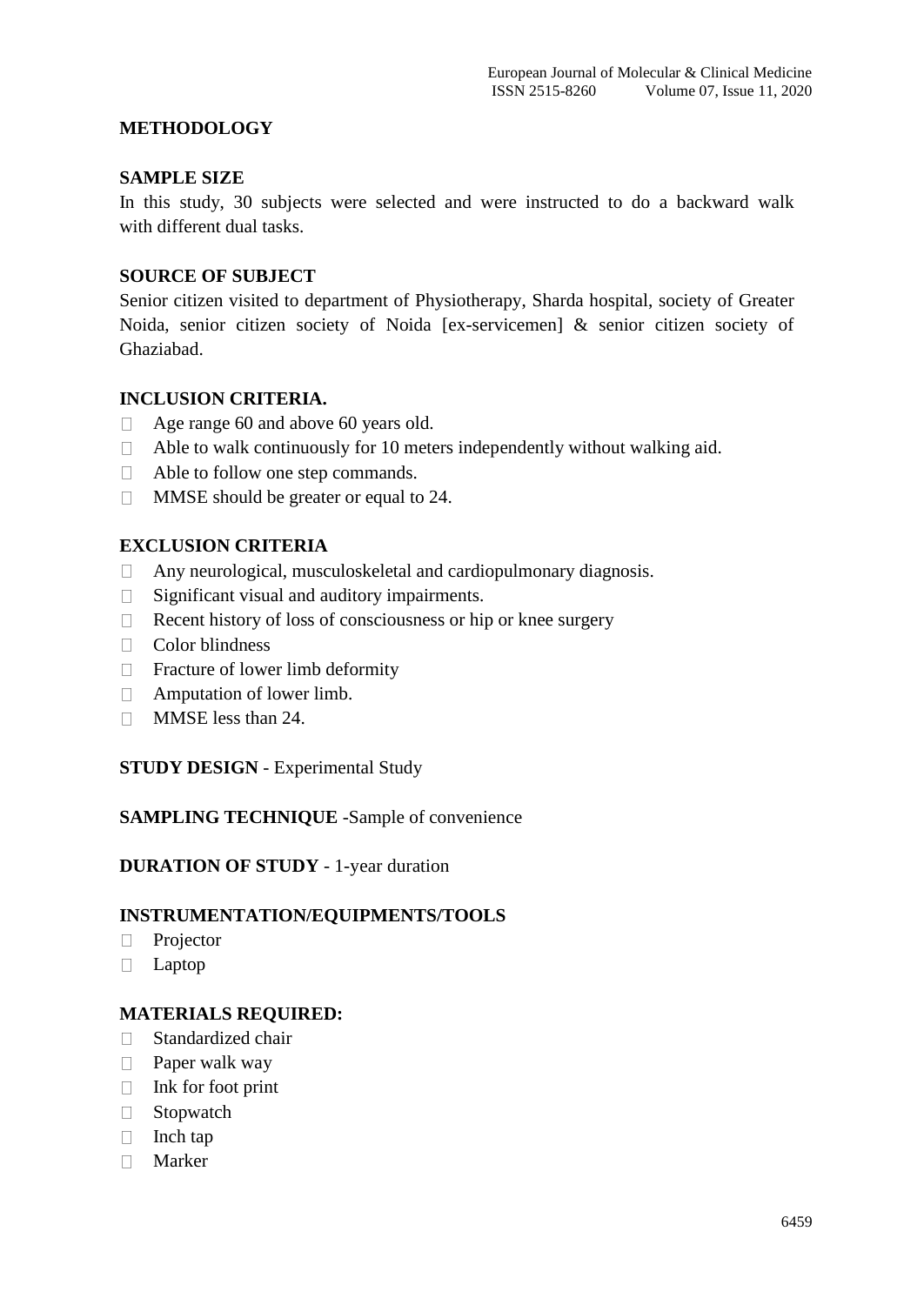



## **VARIABLES DEPENDENT VARIABLES**

- Gait parameters: -,
- $\Box$  time taken to perform test,
- □ Step length,
- stride length,
- □ number of steps,
- cadence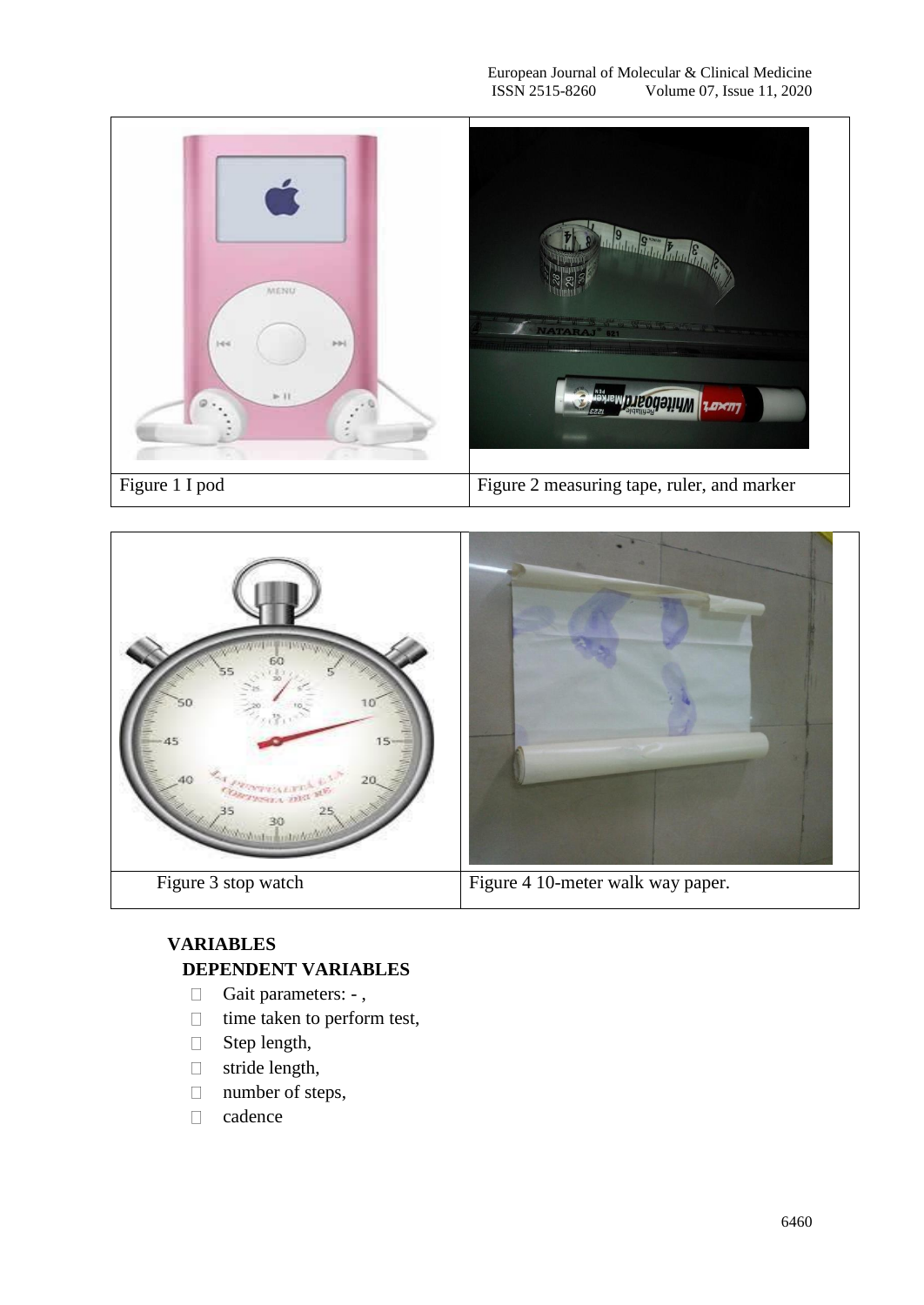





- $\Box$  Backward walking without task,
- $\Box$  Backward walking with music,
- $\Box$  Backward walking with backward counting.

#### **SAFETY MEASURES**

The procedure was carried out under the complete control of the subjects and was totally according to the personal capacity of all subjects. They were assisted during backward walking. This procedure was carried out by a physical therapist (to prevent fall), but the therapist gave no assistance in the actual performance of the movements.

#### **PROTOCOL**

A sample of 30 subjects was recruited on the basis of inclusion and exclusion criteria. A brief description was given to all the subjects about the protocol and the procedure which were to be followed. An informed consent was obtained from the subjects who wanted to participate in this study. Subjects were presented with three chits mentioning

- 1 Backward walking without task
- 2 Backward walking with music
- 3 Backward walking with backward counting

The subjects were instructed to do a backward walk in the order in which they picked up the chits i.e., a backward walk without task, a backward walk with music and a backward walk with backward count. One subject was taken at a time. All the three readings were taken with a gap of 15min.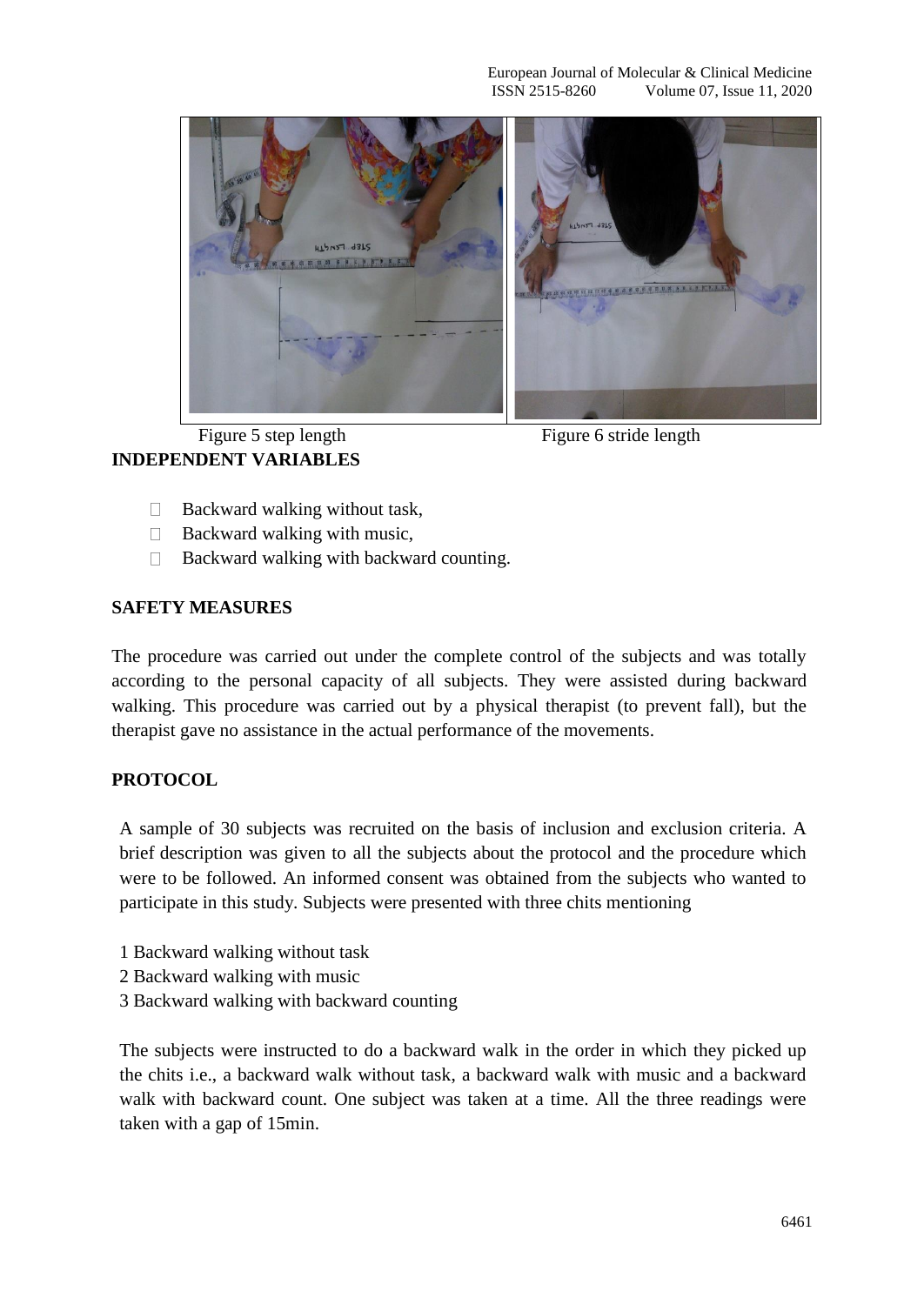The demographic details of all the subjects were taken using the data collection form. Gait parameters i.e. cadence, time taken to cover six-meter distance, no of steps, step length and stride length were calculated for all three tasks.

Subjects ambulated ten meters on a paper walk away with ink patches on their shoes which left behind a foot print. Foot fall imprints are subsequently measured with a measuring tape. A stop-watch used to measure overall trial time (i.e. from start to finish line). Often requires the time to estimate when the subject broke the plane of the start and finish line.



Figure 7. shows backward walking without task. (Therapist observing time)



Figure 8 foot print of patient during backward walking with music.



Figure 9. foot print of patient during backward walking with music.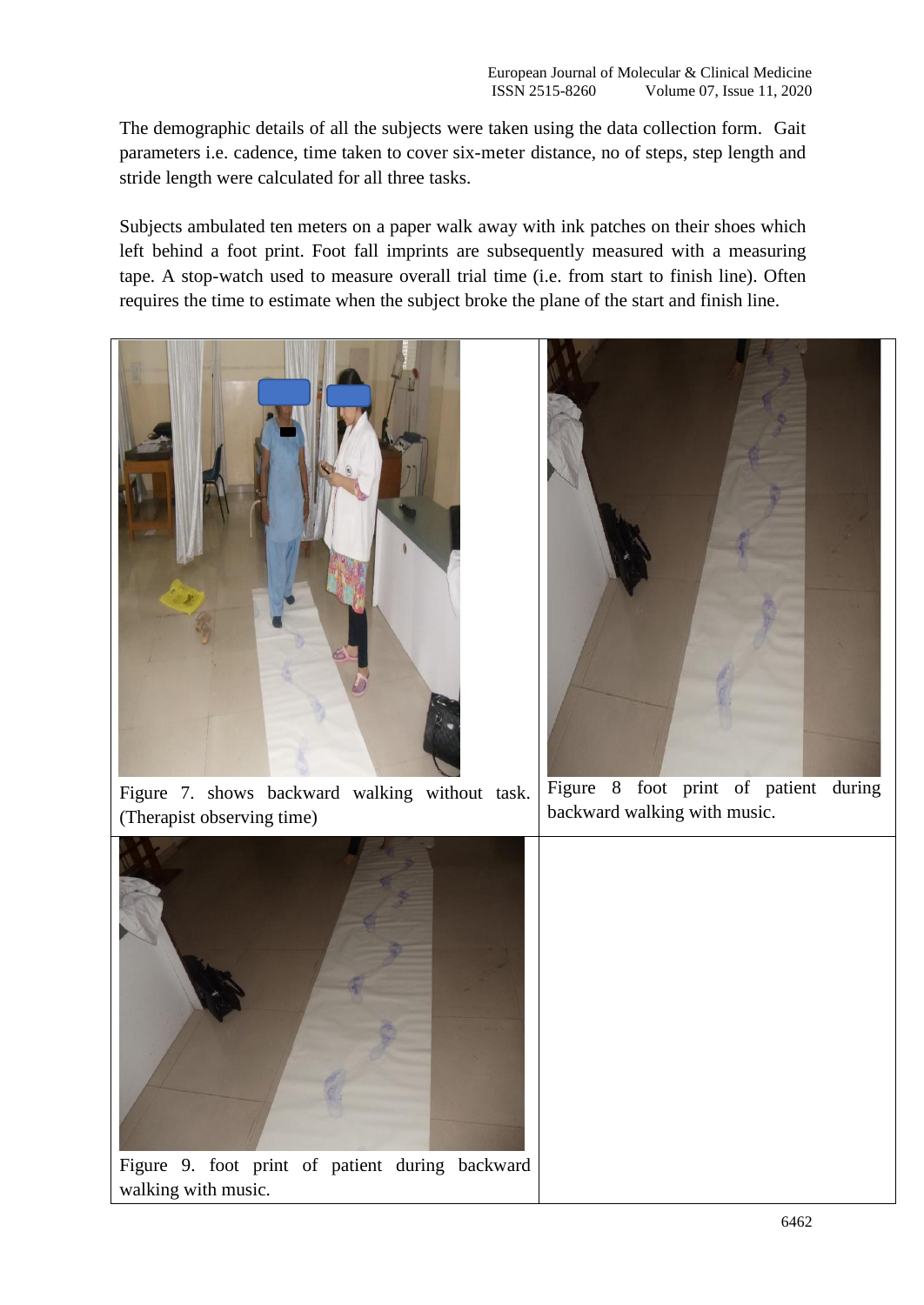#### **EXPERIMENTAL PROCEDURE**

### **Space and ability**

Information was given to old adults age 60 or above 60 years from senior citizens of I.T.S. Paramedical College and senior citizen society of NOIDA [ex-service man] for participation in the study. A signed consent was taken from those who volunteered and were screened using inclusion and exclusion criteria. 30 subjects were chosen depending upon inclusion and exclusion criteria.

### **Orientation and Consent**

Prior to the participation all subjects were given consent form and brief description of the nature of the study, its aims and objectives were made clear to the subject. Their demographics and baseline measurement were taken for gait parameters variability by 10metre paper walk way.

## **DATA ANALYSIS**

All the procedure was conducted with the SPSS version 15 software programmed.

Data were analyzed by initial assignment only individuals who completed the entire Clinical trials were counted towards the final results.

The subject's demographic details are summarized using mean values and standard deviations which include age, weight, height, leg length and MMSE.

Repetitive measure of ANOVA used to evaluate the difference between 3 dual tasks for Number of steps, time taken, cadence, step length stride length

Pair wise post hoc [bone forming comparison done to find out pair wise difference between dual task.

Significant level set at 95% and p value set at 0.05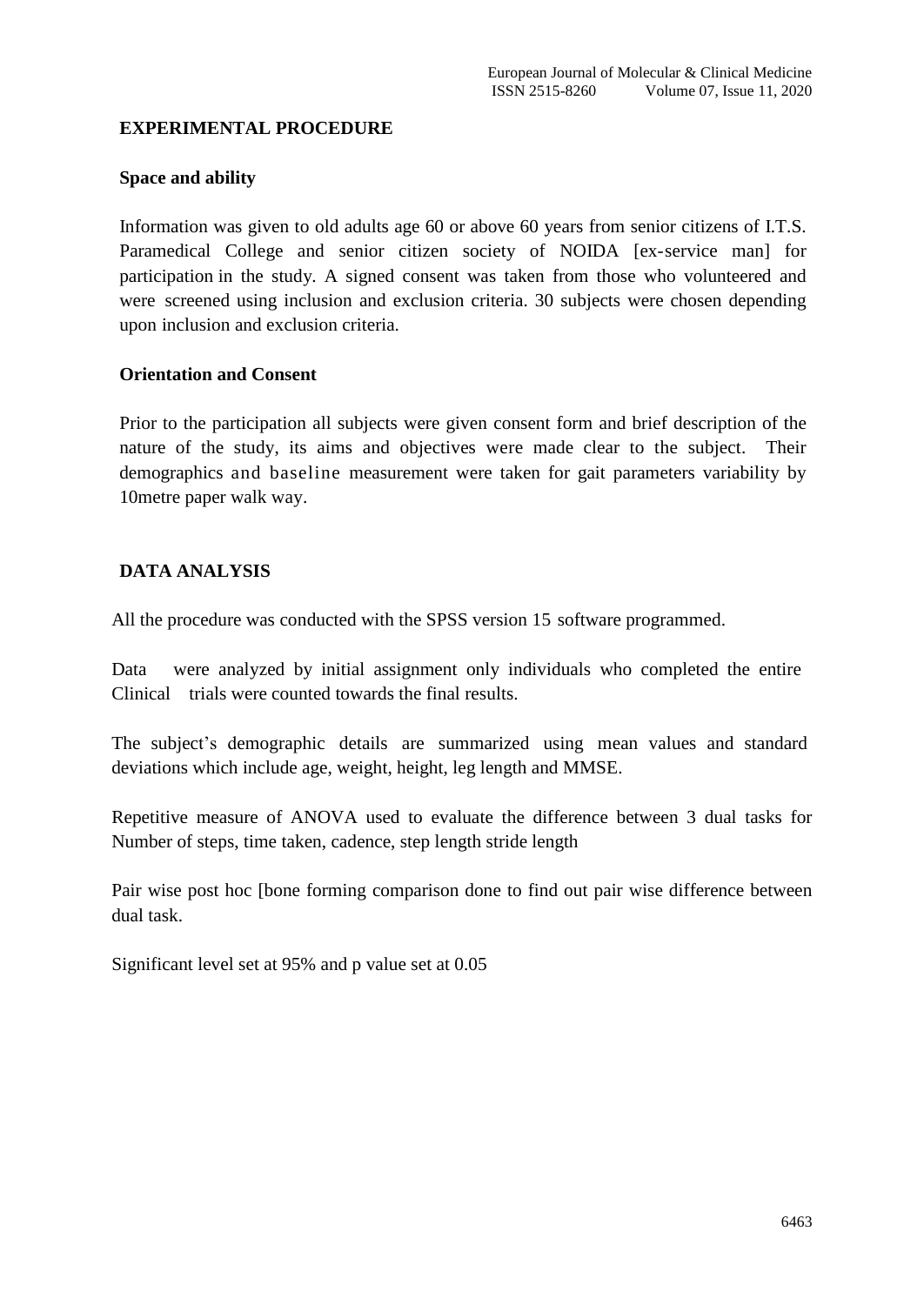## **RESULT**

## **DEMOGRAPHIC DETAILS OF THE PATIENT**

Table 1 Details with mean and standard Deviation

|                   | $Mean \pm SD$          |
|-------------------|------------------------|
| AGE               | $67.66 \pm 5.44$ years |
| <b>WEIGHT</b>     | $63.80 \pm 8.67$ kg    |
| <b>HEIGHT</b>     | $159.65 \pm 7.21$ cm   |
| <b>LEG LENGTH</b> | $96.70 \pm 10.46$ cm   |
| <b>MMSE</b>       | $24.76 \pm 1.65$       |

## **GAIT PARAMETERS**

#### **TABLE 2 Numbers of step/ minutes with different task**

|                                 | <b>BWWT</b><br>Mean $\pm SD$ | <b>BWWM</b><br>Mean $\pm SD$ | <b>BWWBC</b><br>Mean $\pm SD$ |       | <b>F</b> value <b>P</b> value $\left  \frac{1}{2} \right  \left  \frac{1}{3} \right  \left  \frac{2}{3} \right $ |             |  |
|---------------------------------|------------------------------|------------------------------|-------------------------------|-------|------------------------------------------------------------------------------------------------------------------|-------------|--|
| Num of steps/<br><b>Minutes</b> | $17.93\pm4.43$               | $19.06\pm3.44$               | $23.40 \pm 2.88$              | 75.75 | .00                                                                                                              | .004.00.004 |  |

Backward Walking Without Task\*, Backward Walking with Music\*\*, Backward Walking with Backward Counting\*\*\*

The mean value and standard deviation of backward walking without task is 17.93±4.43, backward walking with music 23.40±2.88 and backward walking with backward counting is 23.40±2.88 respectively. The comparison between no. of steps and different dual task revealed significant difference with  $p \le 0.01$  of F- value 75.75.

The post hoc analysis of number of steps between backward walking without task and backward walking with music revealed significant difference. (p=.004)

The post hoc analysis of number of steps between backward walking without task and backward walking with backward counting revealed significant difference.  $(p=.001)$ 

The post hoc analysis of number of steps between backward walking with backward counting and backward walking with music revealed significant difference.  $(p=0.004)$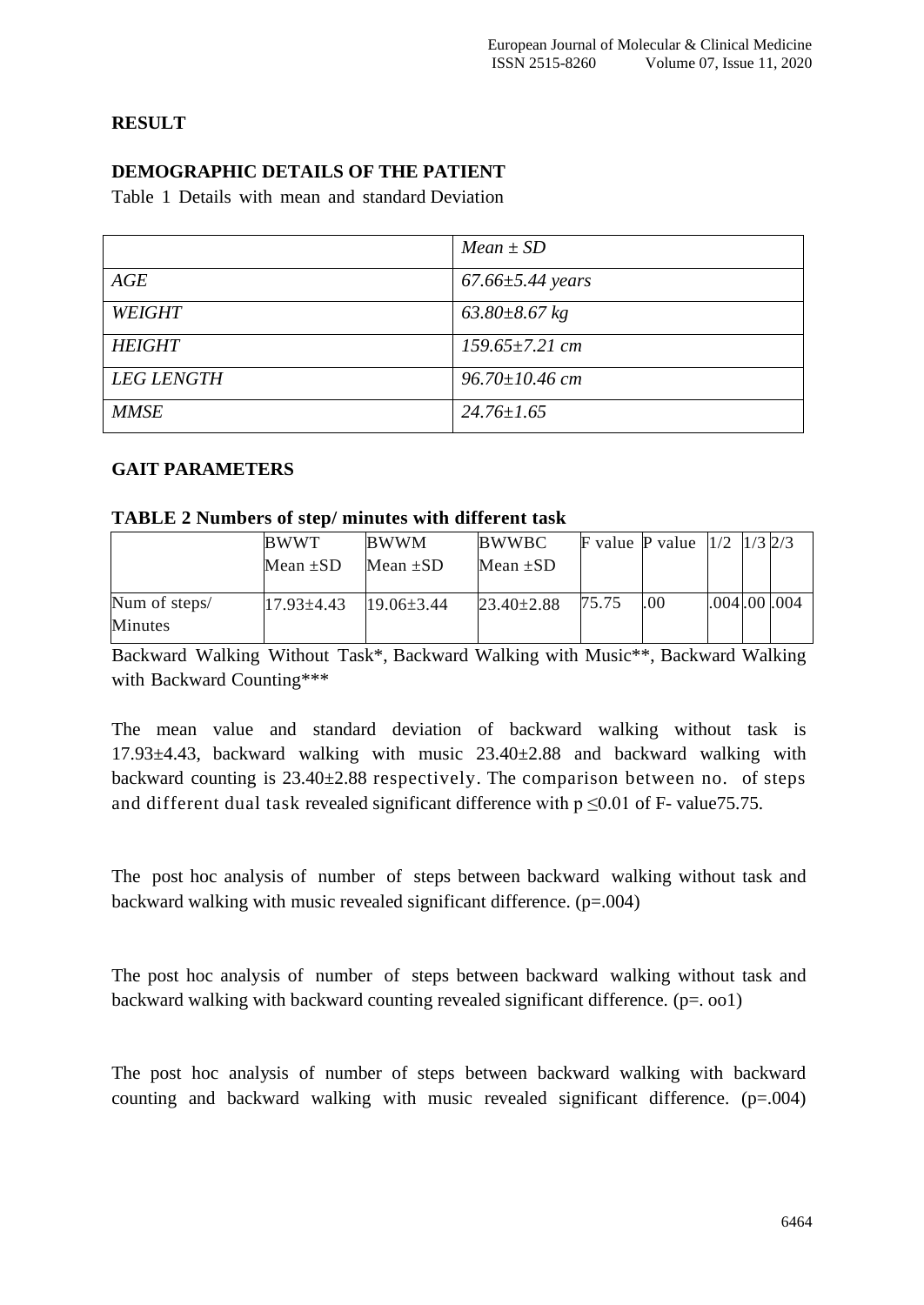

## **Chart .1 Graphical representation of no. of steps with different dual tasks**

## **Table 3 Time taken during different dual task**

|                         | <b>BWWT</b>                       | <b>BWWM</b> | <b>BWWBC</b>                 |             |      | 1/3 | 2/3 |
|-------------------------|-----------------------------------|-------------|------------------------------|-------------|------|-----|-----|
|                         |                                   |             |                              | Value Value |      |     |     |
| Time Taken<br>(Seconds) | $16.62 \pm 2.91$ 21.46 $\pm 4.27$ |             | $26.59 \pm 3.80$ 13.34   001 |             | .001 | 001 |     |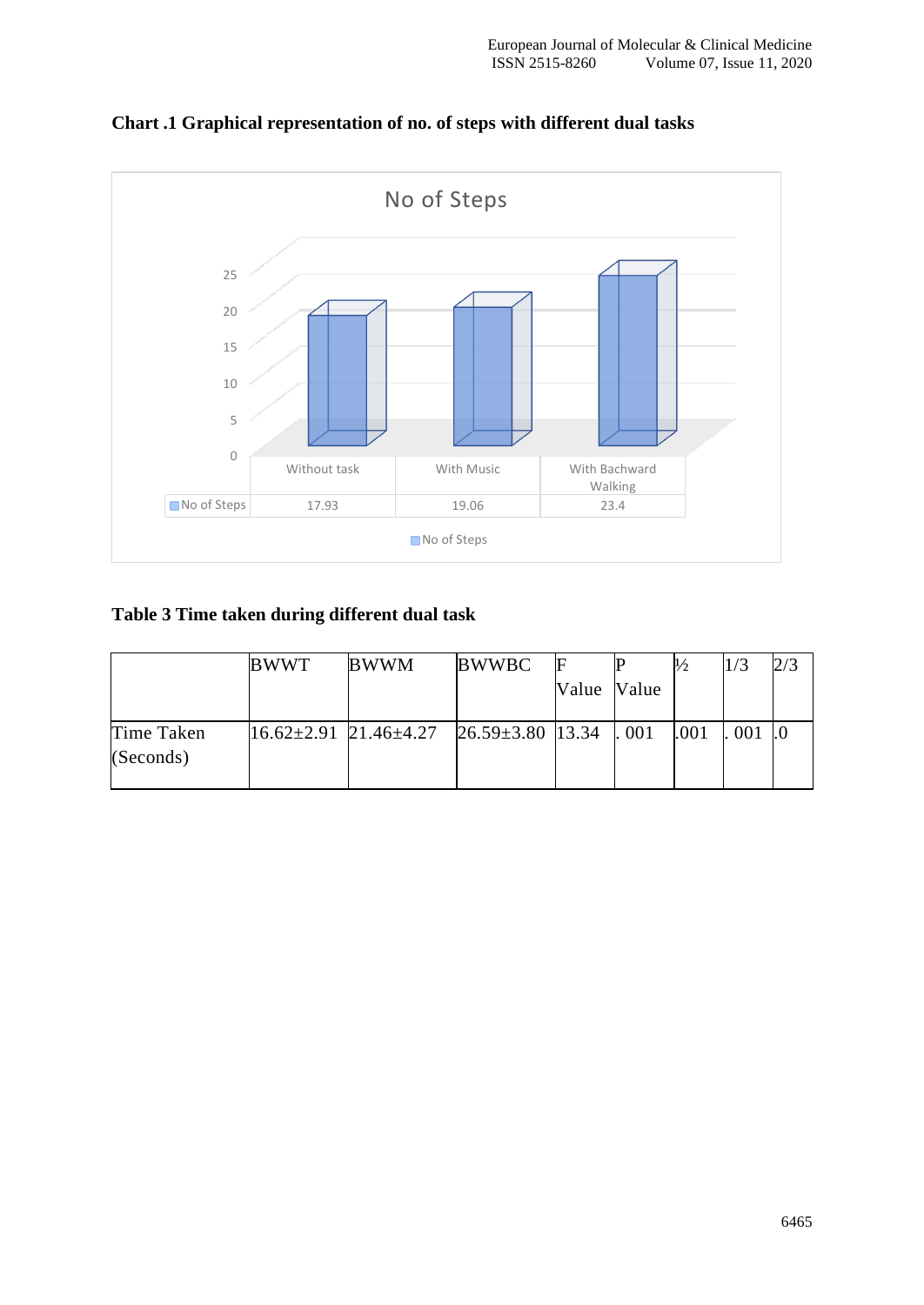

**Chart 2 graphical representation of time taken and different task**

The mean and standard deviation of backward walking without task is  $16.62 \pm 2.91$ , backward walking with music is 21.46±4.27 and backward walking with backward counting is  $26.59\pm3.80$ . Data is showing significant difference with p .001 and  $f = 13.34$ .

The Post hoc analysis of time taken between backward walking without task and backward walking with music revealed significant difference.  $(p=0.001)$ .

The Post hoc analysis of time taken between backward walking without task and backward walking with backward count revealed significant difference. (p=. 001).

The Post hoc analysis of time taken between backward walking with music and backward walking with backward count significant difference (p=.001) i.e., significant as p≤.05.

| Table 4 Time taken during different dual task |                 |               |               |       |       |               |      |      |  |  |
|-----------------------------------------------|-----------------|---------------|---------------|-------|-------|---------------|------|------|--|--|
|                                               | <b>BWWT</b>     | <b>BWWM</b>   | <b>BWWBC</b>  | F     |       | $\frac{1}{2}$ | 1/3  | 2/3  |  |  |
|                                               |                 |               |               | Value | value |               |      |      |  |  |
| Cadence/Second                                | $1.10{\pm}0.29$ | $.89{\pm}.07$ | .88 $\pm$ .08 | 23.39 | .00   | .002          | .002 | 1.00 |  |  |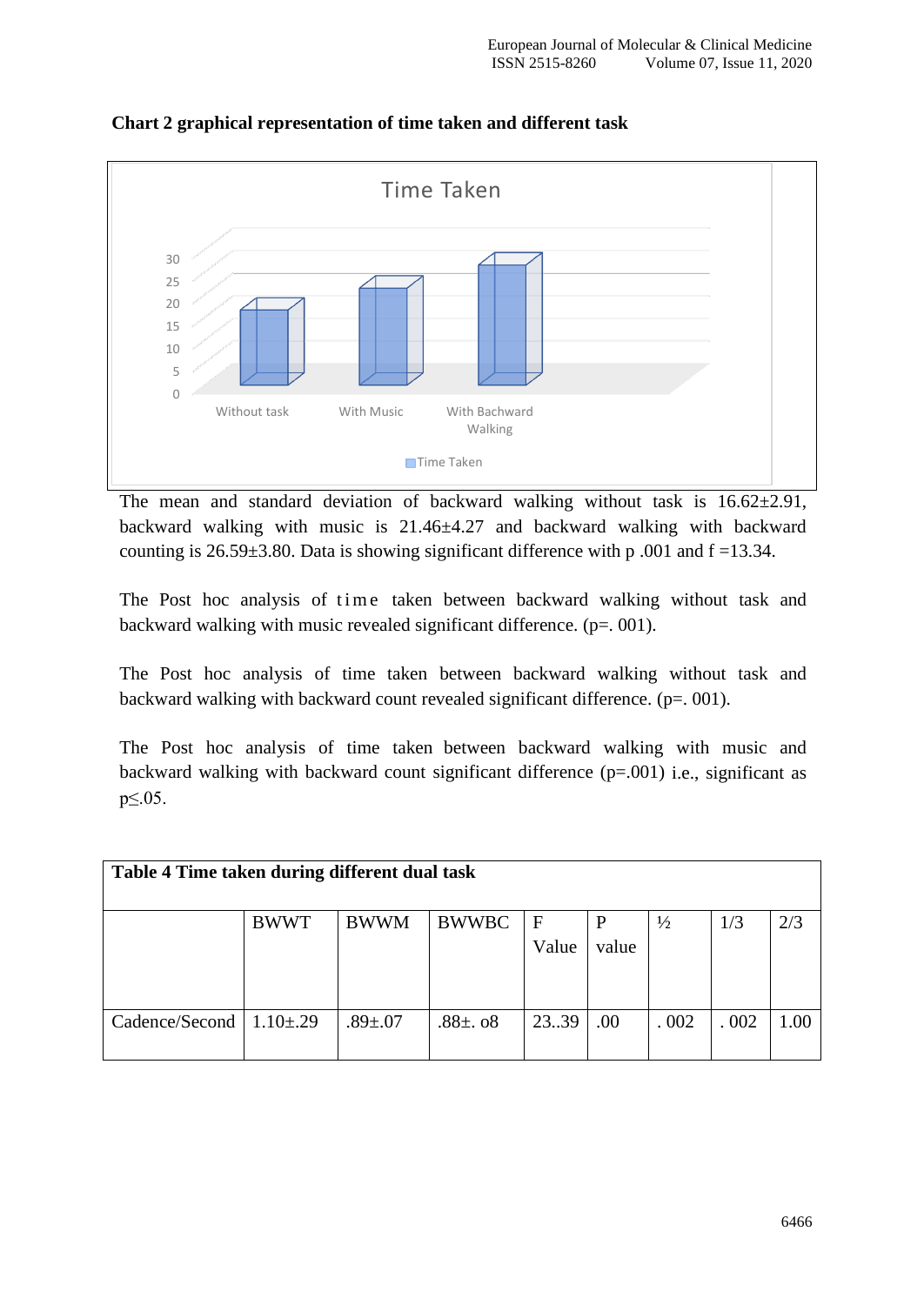

**Chart 3 The cadence with different dual task during backward walking.**

The mean and standard deviation during backward walking without task is  $1.10\pm.29$ , backward walking with music is .89±.07 and during backward walking with backward counting is .88 $\pm$ .08. This data is showing significant result with  $p \le 0.05$ .

The post hoc analysis of cadence between backward walking without task and backward walking with music revealed significant difference. (p=.002).

The Post hoc analysis of cadence between backward walking without task and backward walking with backward counting revealed significant difference(p=.002).

The Post hoc analysis of cadence between backward walking with music and backward walking with backward count reveals significant difference.  $(p=1.00)$  Post hoc p≥.05 in this that means it is not significant.

**Table 5 Step Length of Different Dual Task**

|                    | <b>BWWT</b>                                                 | <b>BWWM</b> | BWWBC $\mathbb{F}$ -Value $\mathbb{P}$ Value $\frac{1}{2}$ |      |                      | 2/3 |
|--------------------|-------------------------------------------------------------|-------------|------------------------------------------------------------|------|----------------------|-----|
| Step length $(cm)$ | $31.81 \pm 4.05$ $31.11 \pm 3.85$ $16.80 \pm 3.10$ $244.62$ |             |                                                            | .001 | $.026$ $.001$ $.026$ |     |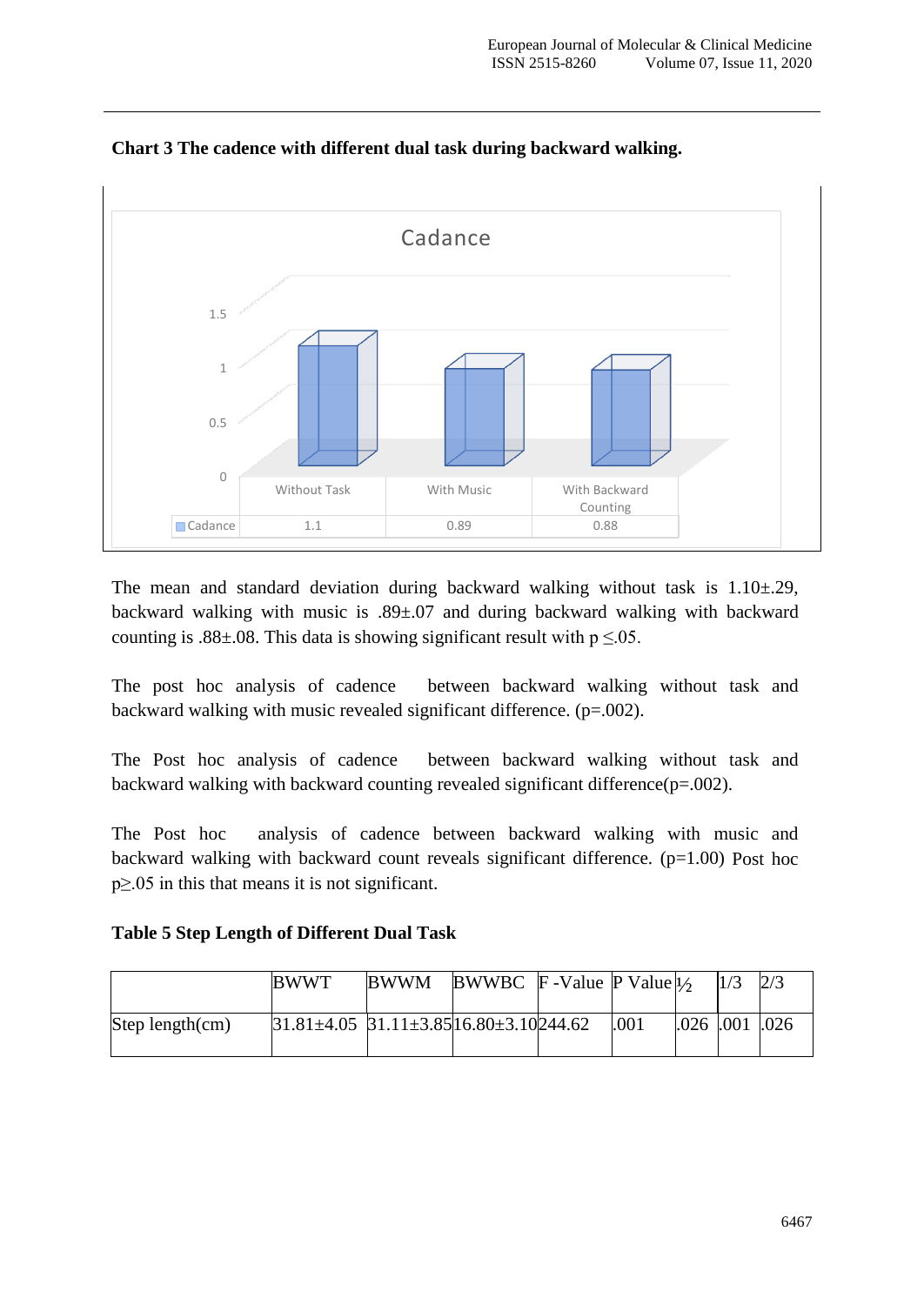

**Chart 4 step length of different dual task during backward walking.**

The mean and standard deviation of step length during backward walking without task is 31.81 $\pm$ 4.05, backward walking with music is 31.11 $\pm$ 3.85 and during backward walking with backward counting is  $16.80 \pm 3.10$ . This data revealed significant difference. (p=.026).

The Post hoc analysis of step length between backward walking without task and backward walking with backward count revealed significant difference. (p=.001).

The Post hoc analysis of step length between backward walking with music and backward walking with backward count revealed significant difference. (p=.02)

|  |  | Table 6 stride length with different dual task during backward walking |  |  |  |
|--|--|------------------------------------------------------------------------|--|--|--|
|--|--|------------------------------------------------------------------------|--|--|--|

|            | <b>BWWT</b>                                                                         | <b>BWWM</b> | <b>BWWBC</b> | <b>F</b> - Value <b>P</b> - Value $1/2$ $1/3$ |      |           | 2/3  |
|------------|-------------------------------------------------------------------------------------|-------------|--------------|-----------------------------------------------|------|-----------|------|
|            |                                                                                     |             |              |                                               |      |           |      |
| Stride     | $\left  63.78 \pm 8.24 \right  62.34 \pm 7.58 \right  33.82 \pm 6.09 \right  248.8$ |             |              |                                               | .001 | .032 .001 | .001 |
| length(cm) |                                                                                     |             |              |                                               |      |           |      |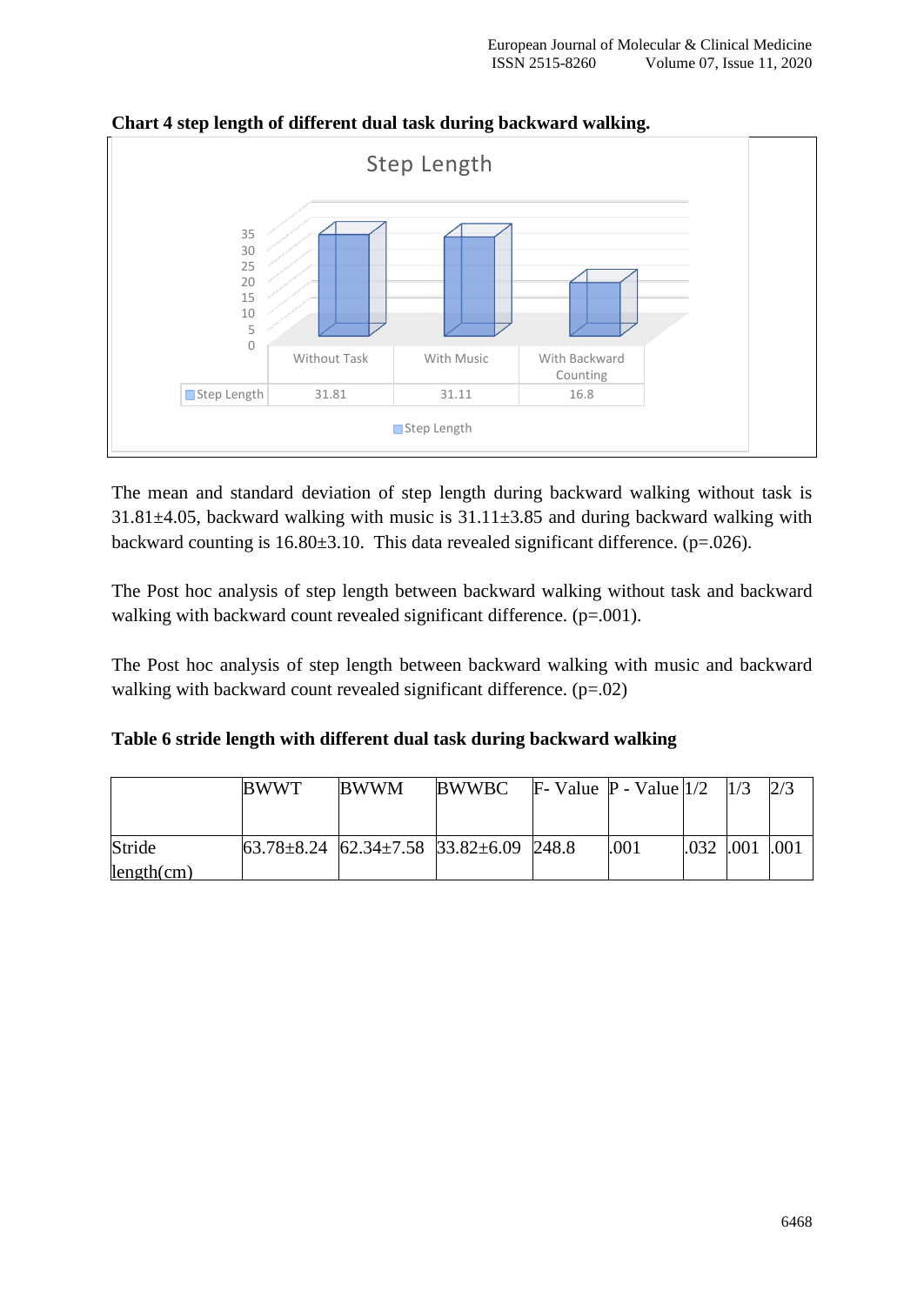

### **Chart.5 Stride lengths among different dual task.**

The mean and standard deviation of stride length during backward walking without task is 63.78 $\pm$ 6, backward walking with music is62.34  $\pm$ 7.58 and during backward walking with backward counting is  $33.82 \pm 6.09$ . This data is showing significant result with  $p \le 0.05$ . The post hoc analysis of stride length between backward walking without task and backward walking with music revealed significant difference(p=.026)

The Post hoc analysis of stride length between backward walking without task and backward walking with backward count. Revealed significant difference. (p=.026)

The Post hoc analysis of stride length between backward walking with music and backward walking with backward count revealed significant difference. (p=.026).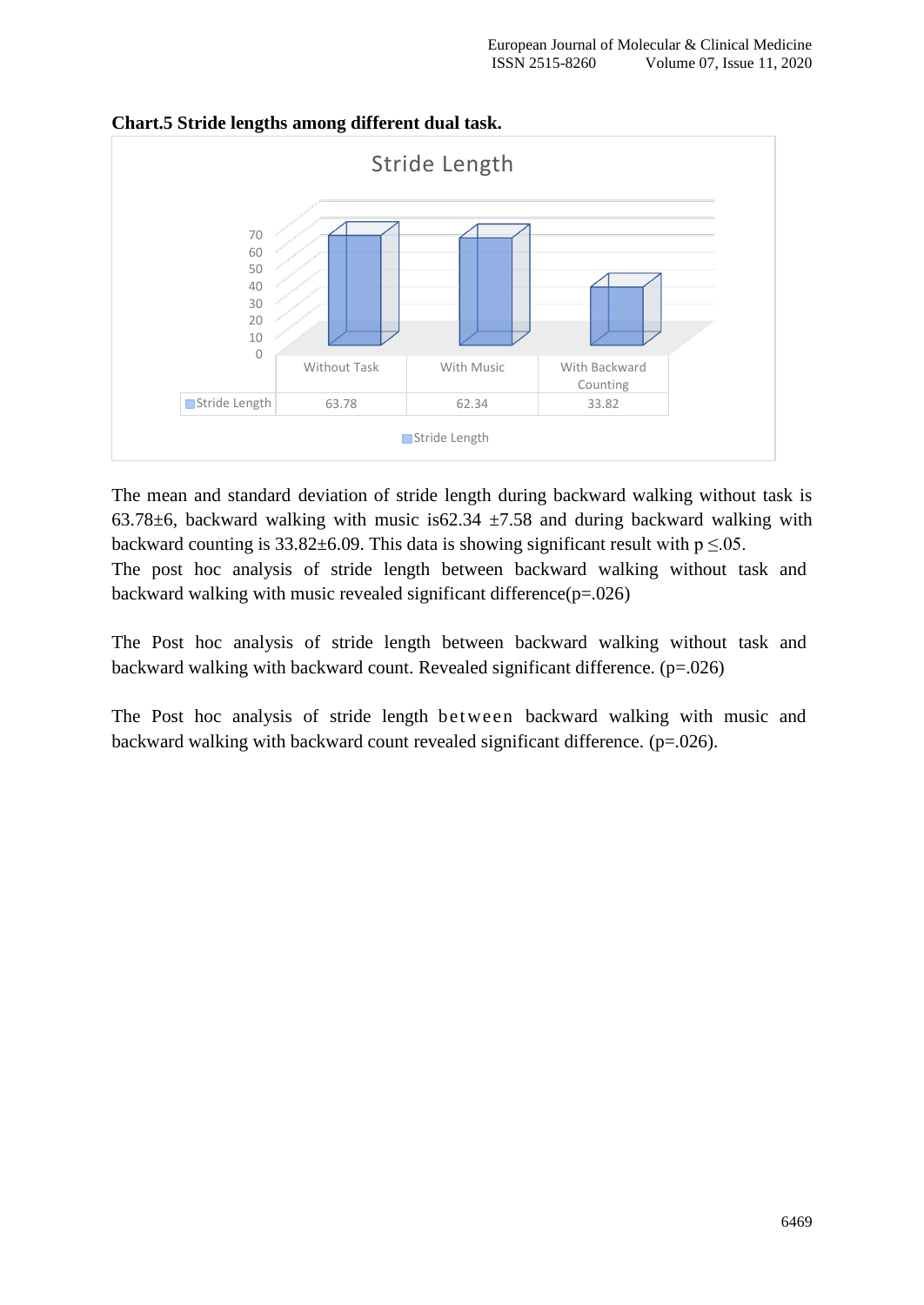### **DISCUSSION**

In this study, when comparison of gait parameters between backward walking without task and backward walking with music is done. It was found that there is significant difference in gait parameters including no of steps, time taken, cadence, step length, stride length.

This is in agreement with study done by Lasely A. Brown et al in 2009 which stated that music adds to the cognitive load acting as a distraction from the primary task  $^{26}$ .

When comparison of gait parameters between backward walking without task and backward walking with backward counting was done. It also revealed significant difference in gait parameters. This is supported by study done by Beauchet O. et al in 2008, in which they stated that there are age related changes in gait parameters such as speed, time, stride length, due to simultaneous performance of a walking associated task and interpreted as interference related to competing demands for attention resources involved in both tasks  $27$ .

Experimental and neuropsychological findings support the important role played by attention and executive function in gait control and the regulation of gait speed and variability. These neuropsychological data suggest a more specific role of cognitive function. In particular, gait may be modulated by frontal cognitive networks that use and manipulate sensory information via cortical sensory association areas, namely the parietal and occipital cortices.<sup>[28](https://www.ncbi.nlm.nih.gov/pmc/articles/PMC4119872/#R85)</sup> The frontal-visuospatial network may be one of the neural substrates that regulates both velocity and gait variability, a measure of dynamic stability. This network is involved in the flexible adaptation of motor behavior, especially whenever the environmental context changes.

Consistent with findings of previous studies, which suggested that Executive function was associated with falls and gait speed slowing in older adults, we also observed that performance of a dual task reduced gait speed in healthy elderly <sup>29-31</sup>.

There was significant difference found when we compared gait parameters between backward walking with music and backward walking with counting backward. The result of the present study shows that backward walking with counting backward is a more demanding task than backward walking with music as a cognitive task.

In another study done by Oliver Beauchet et al stated that gait control requires more attention resources with parallel activation of executive functions in older individuals  $20$ . Thus, Counting backward depends on the working memory, which is a system for temporary storage and processing of information that is directly related to executive functions in older individuals, it appears that combining an arithmetic task with walking created a competitive demand for executive functions in elder subjects which leads to significant difference in gait parameters of both the activities.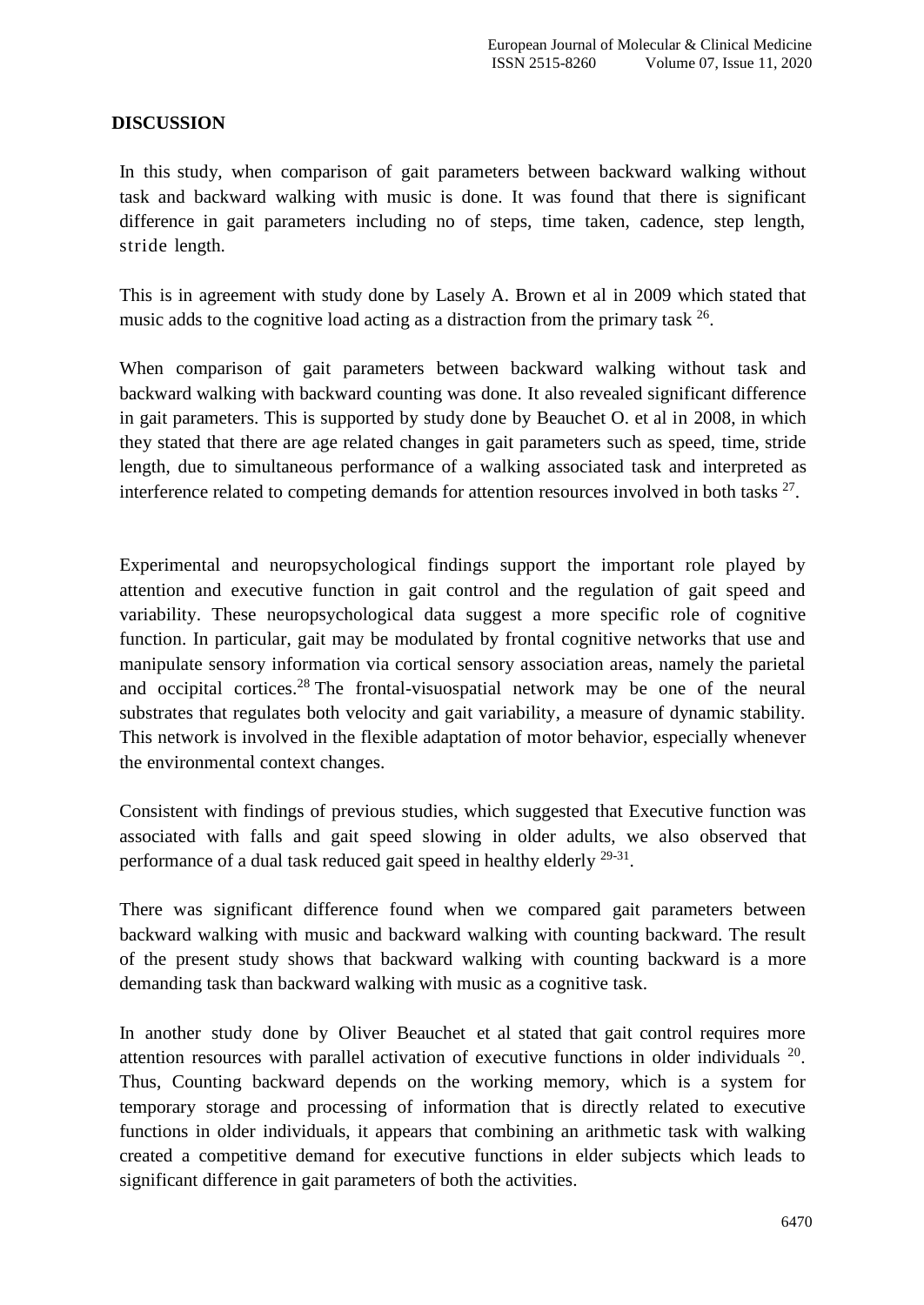## **CONCLUSION**

In this sample of transitionally frail older adults, counting backward while walking caused characteristic gait changes that appears to be a marker for decline in gait control; this suggests that the choice of the attention splitting task in dual task gait assessment must be made carefully.

## **ETHICAL APPROVAL**

The study was registered (IEC/2016/76-A/21) and approved by Institutional Ethics Committee of Department of Physiotherapy, SAHS, School of Medical Sciences & Research, Sharda University & Sharda Hospital. Before starting the treatment, all the information related to the study was explained to all the participants and written consent form was taken.

## **FUNDING**

This article was the result of the faculty project in the Department of Physiotherapy, School of Allied Health Sciences, Sharda University. No external funding

## **AUTHORS' CONTRIBUTIONS**

Conception, study design, and guidance in writing: Dr Chandan Kumar;

Implementation of intervention & Writing: Dr Vaibhav Chaubey

Planning: Dr Shilpi Kapoor

## **CONFLICT OF INTEREST**

The authors declared no conflict of interest.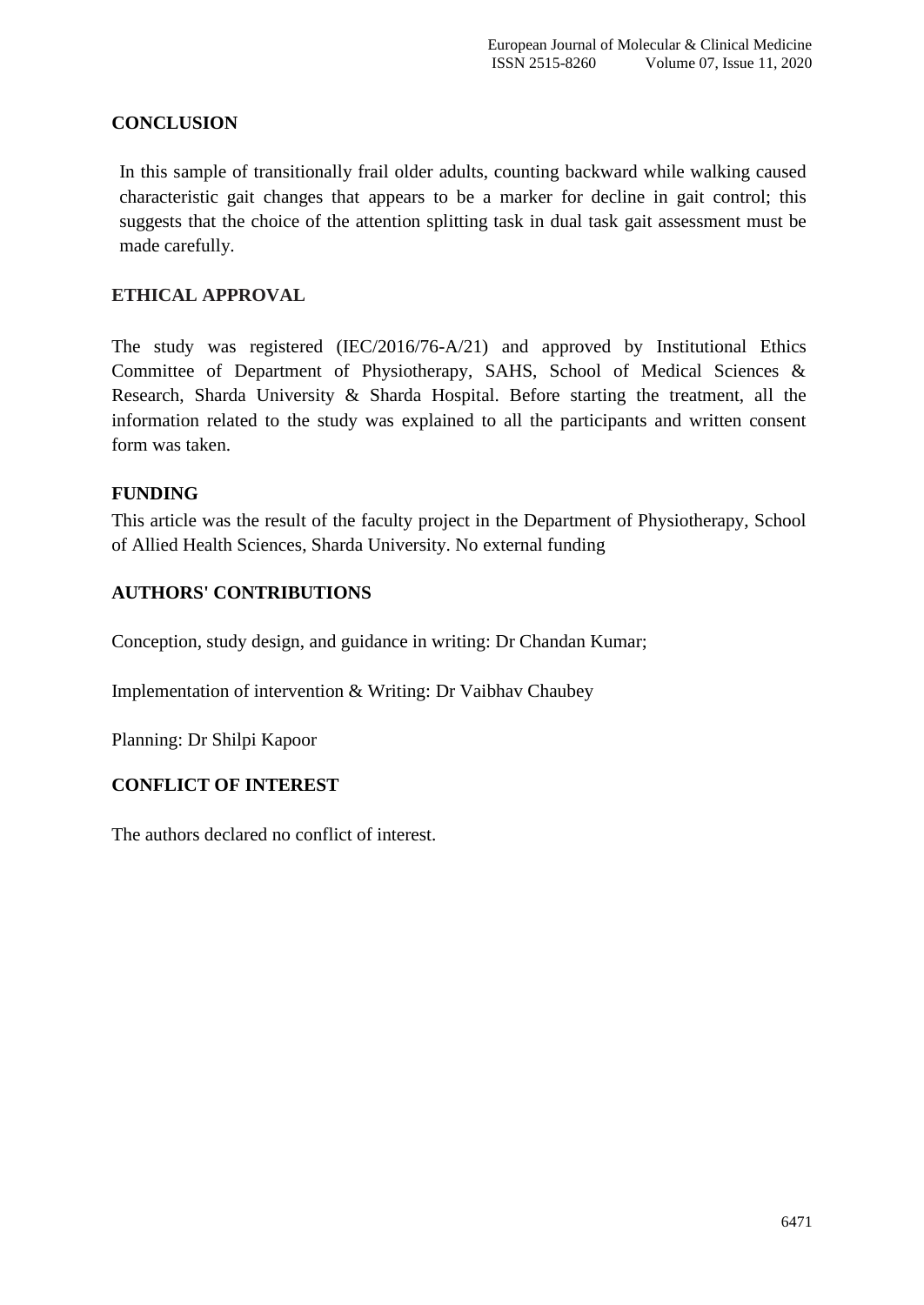### **REFERENCES**

- 1. Prakash Bhattacharya Institute of Chartered Financial Analysis of India; Implications of an Aging Population in India: Challenges and Opportunities. January 12–14, 2005.
- 2. G. Vani Bhushanam\*, K. Sreedevi\*\* and Janaki Kameshwaran\*\*\*; A Comparative Study on the Living Conditions and Nutritional Status of Elderly in Paid and Unpaid Homes of Chennai, India International Journal of Scientific and Research Publications, Volume 3, Issue 9, September 2013.
- 3. Krishnamachari Srinivasan, Mario Vaz & Tinku Thomas St. John"s , Prevalence of health related disability among community dwelling urban elderly from middle socioeconomic strata in Bangaluru, India Received September 19, 2008.
- 4. Gopal K Ingle, Anita Nath, Geriatric Health in India: Concerns and Solutions Indian Journal of Community Medicine, Vol. 33, Issue 4, October 2008.
- 5. Masoro E. Handbook of Physiology Section 11. In: Masoro E, editor. New York (NY): Oxford University Press; 1995. p. 3–21.
- 6. Holloszy JO, Kohrt WM, Sect. 11, chat, 24: exercise in handbook of physiology of aging, Bethesda: American Physiological society ;1995, p,633-66.
- 7. Irudaya Rajan. (2006). Population Ageing and Health in India. esocialsciences.com, Working Papers.
- 8. Jorstad EC, Hauer K, Becker, C Lamb SE: Measuring the psychological outcomes of falling: a systematic review. J Am Getriatr Soc 2005; 53:501-10.
- 9. Jack MG, Phillips CL, Coppin AK, Ciol MA,Bandinelli S, Rerucci L complex walking task performance :55(1)58-65.
- 10. Palmer, Katie & Thomas, Jamie & Mudge, Suzie. (2014). Activity patterns in people with neurological conditions. New Zealand Journal of Physiotherapy. 42. 9.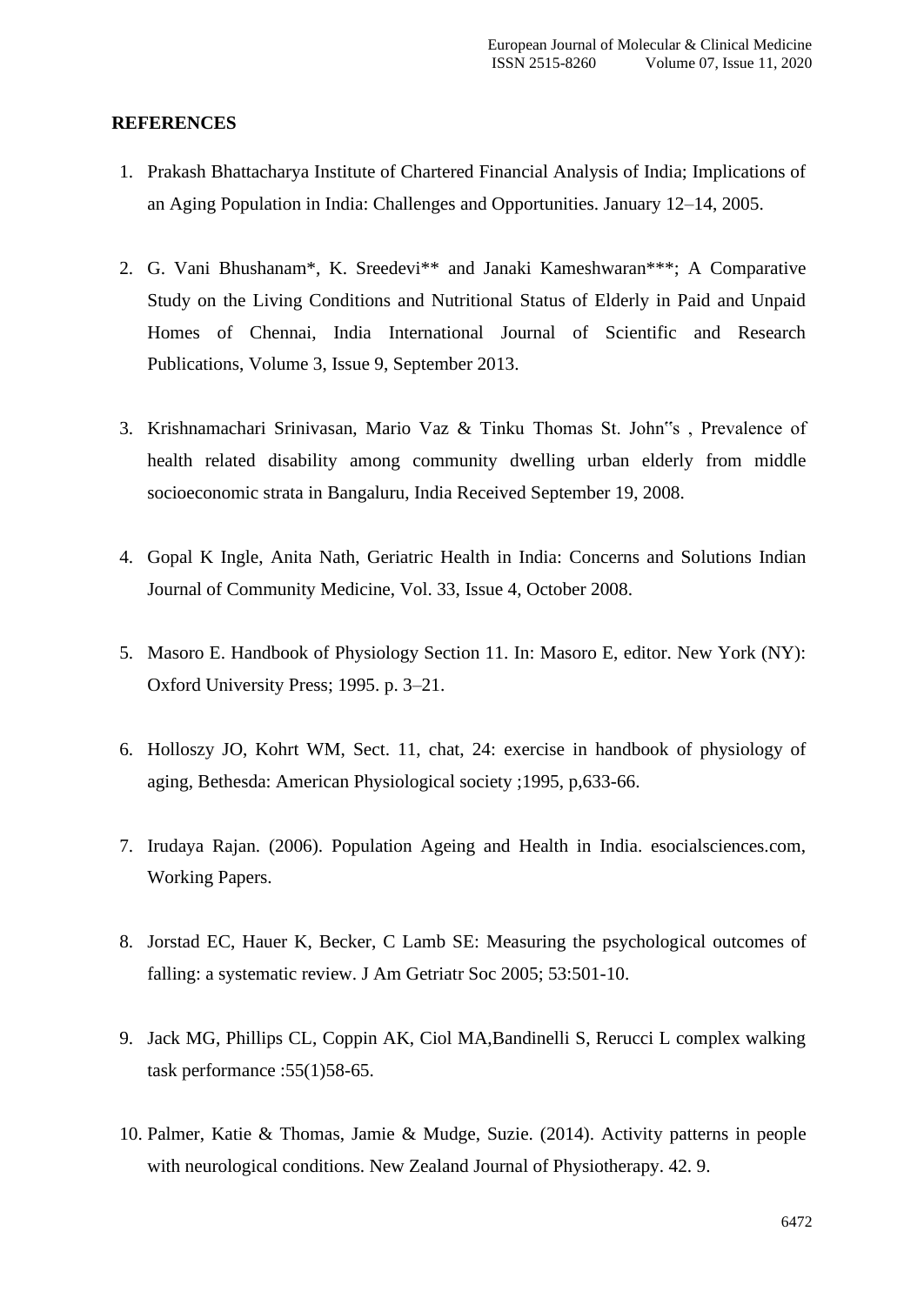- 11. Silsupadol P, Lugade V, Donkelaar P V, Chou LS, Mayr U,Woolacott MH et al. Effects of single task versus dual task training on balance performance in older adults:Adouble blind , randomised controlled trail:Arch Phys Rehabil. 2009 march: 90(3)381-387.
- 12. L .Alock ,N Vanicek, T D O Brien ;Alterations in gait speed and age do not fully explain the changes in gait mechanics associated with healthy older women. Gait and posture 37[2013]586-592.
- 13. Ashton Miller JA: chapter 4, Age associated changes in the biomechanics of gait related falls in older adults; In Hausdorff JM, Alexander NB; Gait disorders; evaluation and management: Taylor and francis 2005 ;63-100.
- 14. Claire O"Regan, Hilary Cronin and Rose Anne Kenny Mental Health and Cognitive Function, key finding reports The Irish Longitudinal Study on Ageing ,2012.
- 15. Gilles Allalia, b, Marian van der Meulena, c, Frédéric Assala Gait and cognition: the impact of executive function Schweizer Archiv Für Neurologie Und Psychiatrie 2010;161(6):195–9.
- 16. Galit Yogev, Jeffrey M. Hausedorff and nir Giladi; The role of executive function and Attention in gait, Mov Disorder ,2008 Feb 15"23(3):329-472.
- 17. Perry R. J &Hodges, J R (1999). Attention and executive deficits in Alzheimer's disease. A critical review Brain ,122, 383-404.
- 18. Marjorie Woollacott, Anne Shumway cook; Attention and the control of posture and gait; a review of an emerging area of research. Gait & Posture 16 (2002)1-14.
- 19. Dubost, Veronique & Kressig, Reto & Gonthier, Régis & Herrmann, Francois & Aminian, Kamiar & Najafi, Bijan & Beauchet, Olivier. (2006). Relationships between dual-task related changes in stride velocity and stride time variability in healthy older adults. Human movement science. 25. 372-82. 10.1016/j.humov.2006.03.004..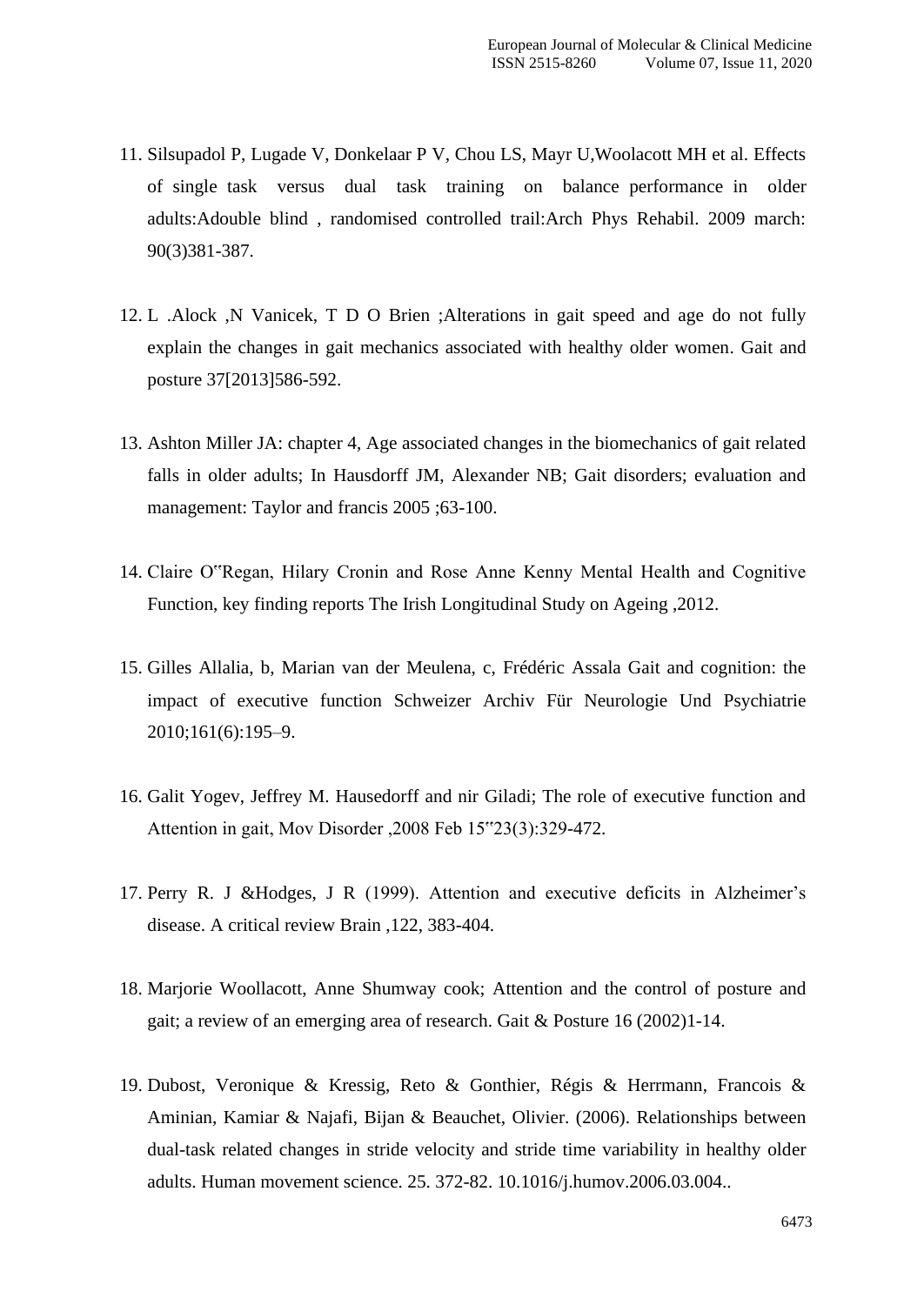- 20. Beauchet O, Najafi, B,Dubost, V, Aminian ,K Mouray, F, \$ Kressing ,R. W(2003).Age related decline of gait control under a dual task condition .journal of the American Geriatrics Society ,51, 1187-118.
- 21. Bloem, B r, Steinjns J. A. G,\$Smits Englesman, B.C.(2003).An update on falls .Current Opinion in Neurology,16 ,15-26.
- 22. Tsuyoshi Asai , Takehiko Doi , Soichiro Hirata , Hiroshi Ando. Dual tasking affects lateral trunk control in healthy younger and older adults. Gait \$Posture 38(2013)830- 836.
- 23. Woollacott, M., Shumway-Cook, A (2002). Attention and the control of posture and gait: A review of an emerging area of research. Gait and posture,16,1-14.
- 24. Lundin-Olsson L, Nyberg L Gustafson Y; Stops walking when talking as a predictor of falls in elderly people. [Lancet.](https://www.ncbi.nlm.nih.gov/pubmed/9057736) 1997 Mar 1;349(9052): 617.
- 25. Faundin-Olsson L, Nyberg L Gustafson Y;Attention, frailty, and falls ;The effect of a manual task on basis mobility.Jam Geriatric Soci 1998;46;758-761.
- 26. Lasely A. Brown, Natalie de Brain, Jon B Doan, Oksana 28 Sauchowersky, Novel Challenges to Gait in Parkinson's Disease: The Effect of Concurrent Music in single – and Dual- Task Contexts.; Arch Phys Med Rehabil vol 90 Sep 2009.
- 27. Beauchet O, Allali G, Annweiler C, Berrut G, Maarouf N, Herrmann F, R, Dubost V: Does Change in Gait while Counting Backward Predict the Occurrence of a First Fall in Older Adults? Gerontology 2008; 54:217-223. doi: 10.1159/000127318.
- 28. Chow TW, Cummings J. Frontal-subcortical circuits. In: Miller BL, Cummings J, editors. The Human Frontal Lobes: Functions and Disorders. New York: The Guilford Press; 2007. pp. 25–43. (Science and Practice of Neuropsychology Series).